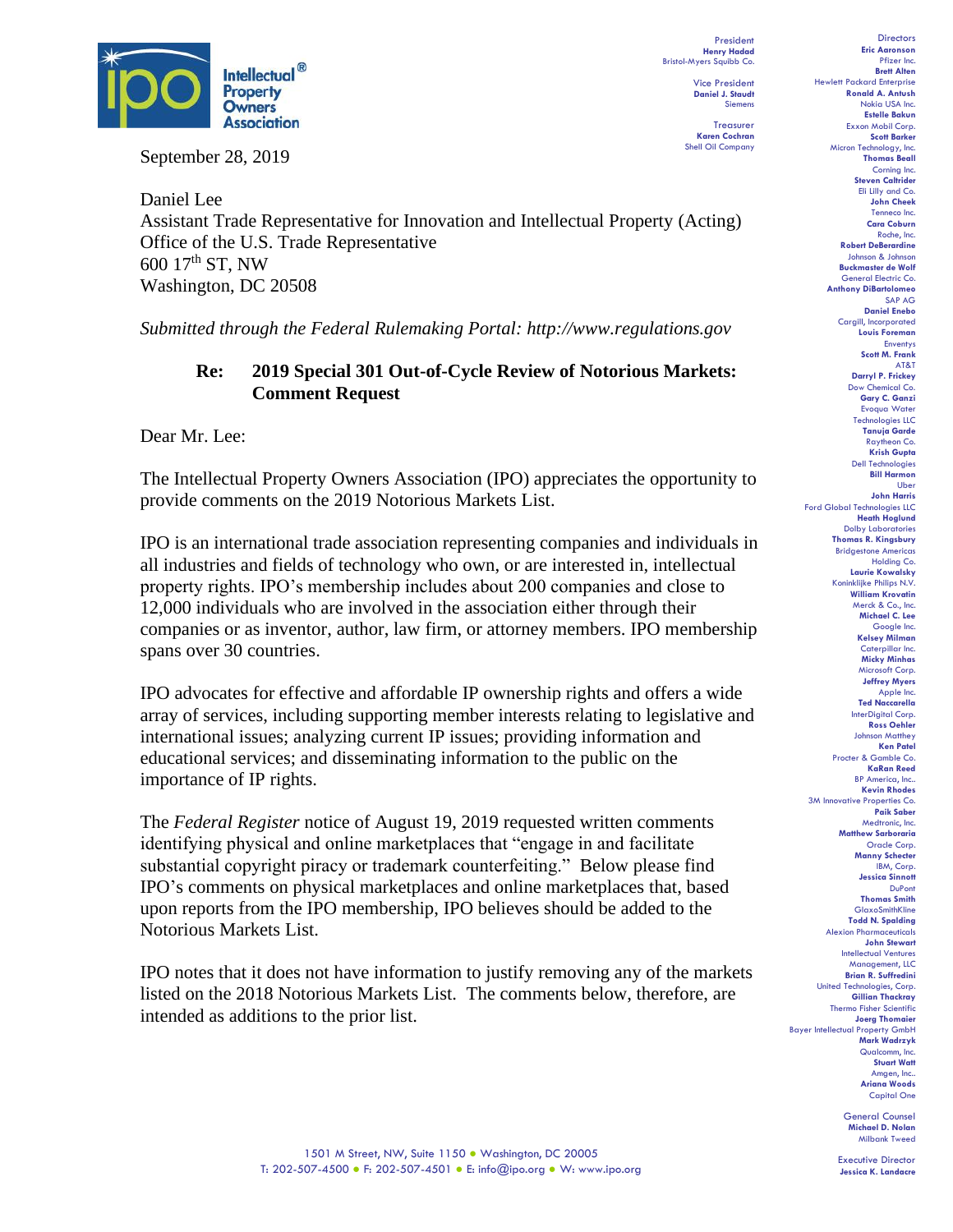#### **PHYSICAL MARKETS Asia-Pacific Region**

China

#### *Shenyang, Liaoning Province, China - Xiaobei Market*

Shenyang, an important industrial center, serves as the transportation and commercial hub of China's northeast—particularly with Japan, Russia and Korea. We understand that Shenyang Xiaobei Market (小北市场) is the biggest marketplace for counterfeit electronic/digital products in Northeast China and that, in addition to shops that sell products, the market also is home to numerous thirdparty repair and refurbishing shops that rely on counterfeit parts. Past criminal enforcement efforts have not been effective. It has been reported to IPO that, even when local authorities can be persuaded to conduct enforcement actions, local protectionism prevents any kind of effective criminal prosecution and cases are dropped without any good reason.

#### Thailand

#### *Bangkok - MBK Center*

We understand that the MBK Center in Bangkok, a massive 8-story complex, houses over 2,000 shops selling a plethora of counterfeit products, including electronics, electronic parts, luxury goods, apparel, and footwear. There is a lack of meaningful criminal counterfeiting prosecution. Due to its notoriety, MBK Center has become a key target for Thai enforcement agencies, including the Economic Crimes Suppression Division of the Police and the Department of Intellectual Property (DIP). DIP regularly performs surveillance sweeps and has set up an "IP Enforcement Center" within MBK Center itself to facilitate such enforcement actions. But it has been reported to IPO that these efforts are largely cosmetic and have in no way reduced counterfeit sales.

#### Vietnam

# *Lang Son - Tan Thanh Market*

Lang Son, a northern province that borders China's Guangxi province, is a major entry point for China-made counterfeits. Tan Thanh Market sits near the Lang Son border gate. We understand that this market houses numerous sellers offering a wide variety of counterfeit products, including electronics, toys, and clothing, and that, while the Vietnamese government has conducted training for enforcement agencies to be on the lookout for counterfeit goods coming into to Lang Son from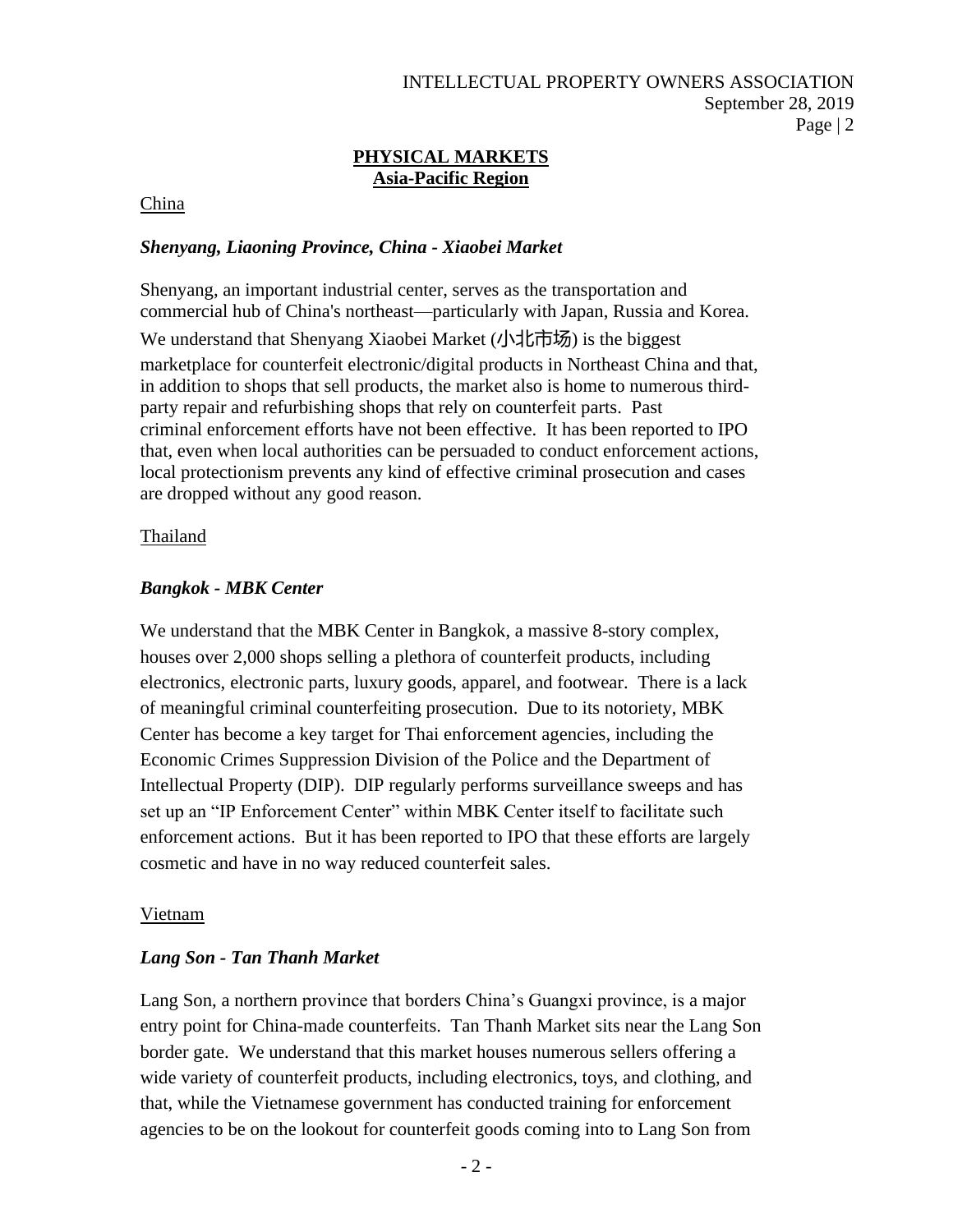China, there is no effective enforcement.

#### **Americas**

Canada

#### *Ontario - Pacific Mall*

The 2018 Notorious Markets List cited recent enforcement activity at Pacific Mall, a large shopping center located about an hour outside of Toronto, but did not list Pacific Mall as a Notorious Market. IPO believes that it should be included on the list, notwithstanding the recent enforcement activity. Despite enforcement efforts by numerous rights owners, the mall remains open and it has been reported to IPO that counterfeit vendors continue to operate with impunity.

# **Europe, Middle East and Africa (EMEA)**

#### Russia

# *Moscow – Gorbushkin Dvor*

The Gorbushkin Dvor market in Moscow is one of the largest and most popular shopping malls in Russia for consumer electronics products. We understand that it is a hotbed of counterfeit activity, with traders even displaying unauthorized signage from major electronics manufacturers and falsely claiming to be authorized resellers, and numerous repair shops that use counterfeit products. Local protectionism, links to criminal organizations and corruption are believed to make the market functionally "untouchable" for enforcement activity.

# Spain

# *Madrid – Fuenlabrada Area*

Fuenlabrada is a large industrial estate on the outskirts of Madrid that houses a large number of traders who have been reported to sell counterfeit products. Historically, there has been limited enforcement in this area, although the Spanish Police now seem to be starting to take the issue more seriously.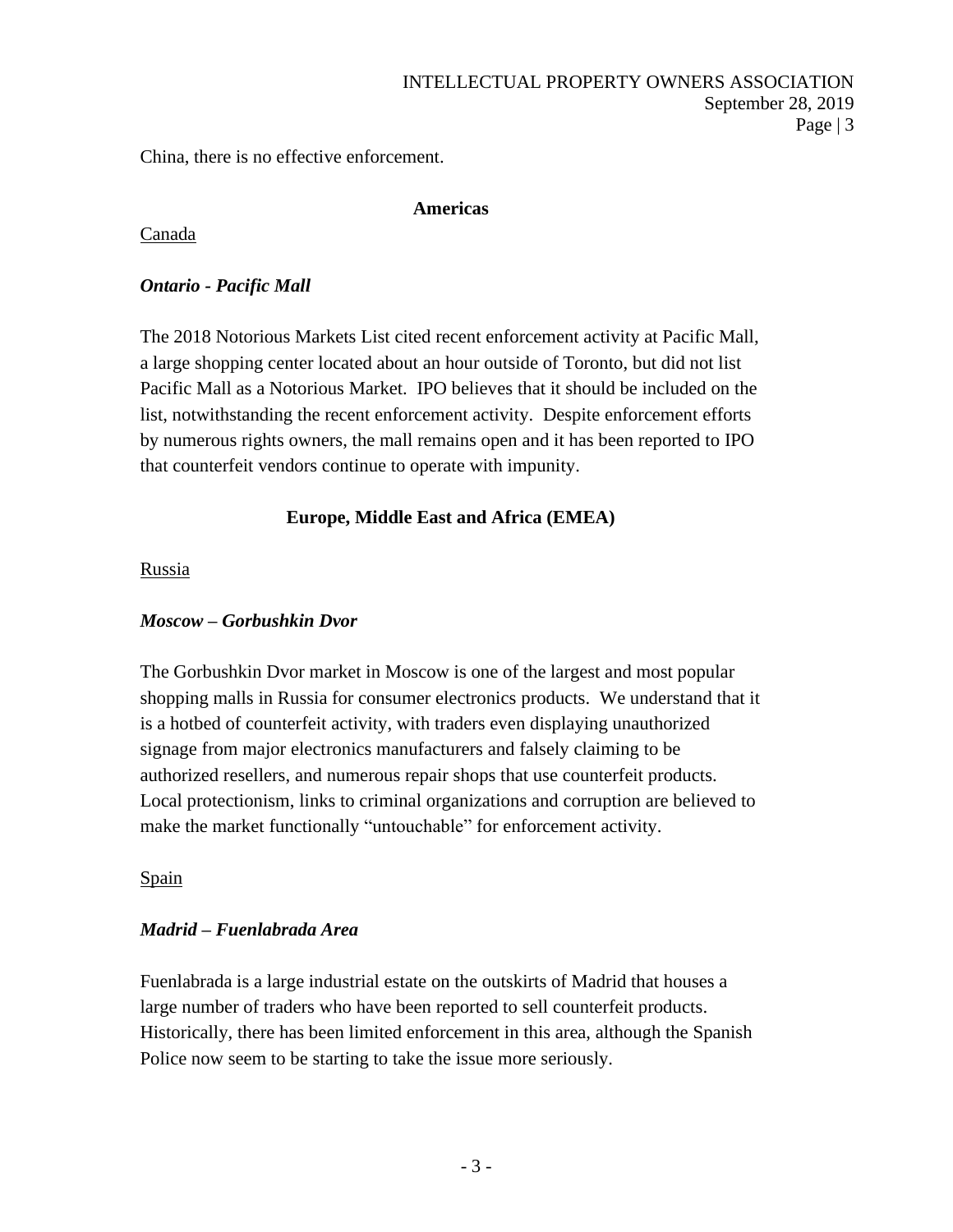#### Turkey

# *Istanbul – Tahtakale District*

Turkey's geographic location makes it a major transit hub for counterfeit goods coming from China into the European and Middle Eastern markets. We understand that Istanbul's Tahtakale District contains the largest concentration of counterfeit consumer electronics traders in the city, despite police raids and pending prosecutions of several traders.

#### United Arab Emirates

# *Dubai – Deira District*

It has been reported to IPO that, outside of the numerous Free Zones in Dubai, where investigating and enforcing against counterfeiters is often impossible, the Deira District is the center of counterfeit trade in Dubai, particularly in the Naif and Al Murar areas. We understand that, despite regular raids, the counterfeit trade shows in Deira show no signs of abating. Enforcement is further complicated by the proximity of Dubai airport and the widespread use of private residences to store counterfeit products.

# United Kingdom

# *Manchester – Cheetham Hill*

The Cheetham Hill area of Manchester is widely regarded as the epicenter of counterfeit trade in the UK, particularly for consumer electronics. Cheetham Hill has historically been a challenging enforcement environment because of the close communal relationship between the traders and the lack of law enforcement support. There have been improvements in enforcement, however, as well as a greater willingness on the part of local landlords to evict tenants storing and selling counterfeit products. Despite these improvements, we understand that counterfeiting activity is still widespread in Cheetham Hill, so IPO recommends its addition to the Notorious Markets List.

# **ONLINE MARKETPLACES**

IPO notes that, generally, any online service providing a platform for unvetted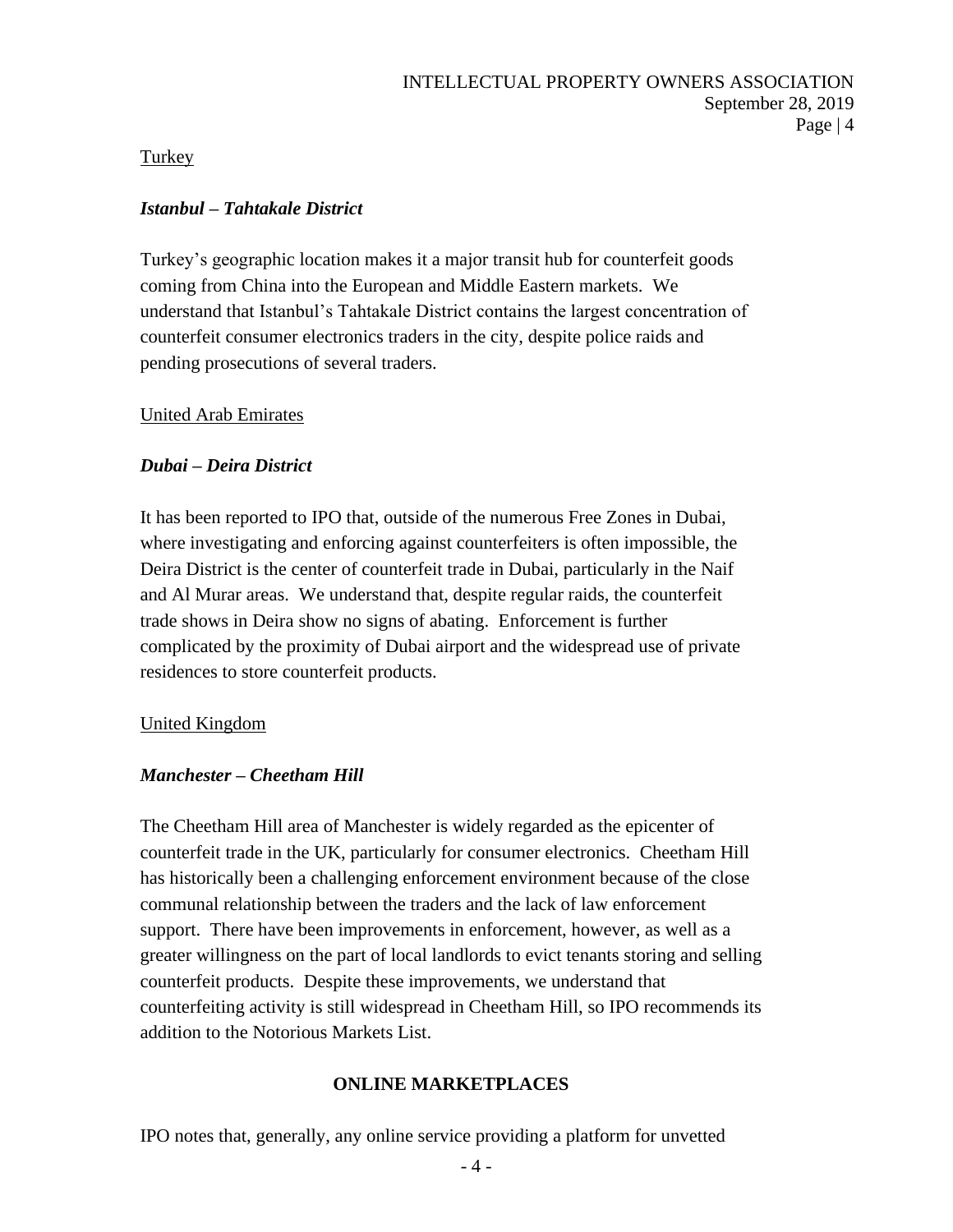#### INTELLECTUAL PROPERTY OWNERS ASSOCIATION September 28, 2019 Page | 5

third-party sellers to sell products has the potential to be a source of copyright piracy and/or trademark counterfeiting. Some of the most significant sources of copyright piracy and trademark counterfeiting experienced by IPO members arise from marketplaces (including U.S.-based marketplaces) widely used and trusted by consumers as sources of genuine products. As IPO recently noted in comments submitted to the International Trade Administration of the U.S. Department of Commerce, "[c]ounterfeiters increasingly depend on the reputation of established online marketplaces as sources of legitimate products." IPO's comments also noted that online marketplaces could improve their screening processes when it comes to onboarding sellers. Recognizing that there are a number of online services that likely merit inclusion on the Notorious Markets List, IPO identifies below one online service to be potentially added to it.

# *WeChat*

Although WeChat purports to be a social media app, we understand it has become a significant vector for a variety of cybercrimes, including sale of counterfeit products. Counterfeiting rings can perform every aspect of their illicit business on its platform, including direct marketing to consumers and sale of counterfeits via WeChat's "shopping cart" function. Sellers can remain largely anonymous, denying deceived consumers redress and limiting the ability of brand owners to pursue enforcement actions.

Even when enough information is obtained for enforcement, it has been reported to IPO that WeChat only acts in a small number of cases, and provides only the very limited remedy of temporarily disabling the user's account for a period of days or weeks. We also understand that, even in the rare instances where WeChat terminates a user, it also makes it easy to re-register, even using the same mobile number.

The structure of WeChat's service frustrates IPR enforcement. Its brandprotection portal is overly bureaucratic and ineffectual. In addition, WeChat recently instituted a policy change setting a 90-day time limit for brand owners to complete investigation of consumer complaints before the complaint is removed, which we understand has resulted in investigations not being completed because WeChat refuses to provide the necessary information about the sellers.